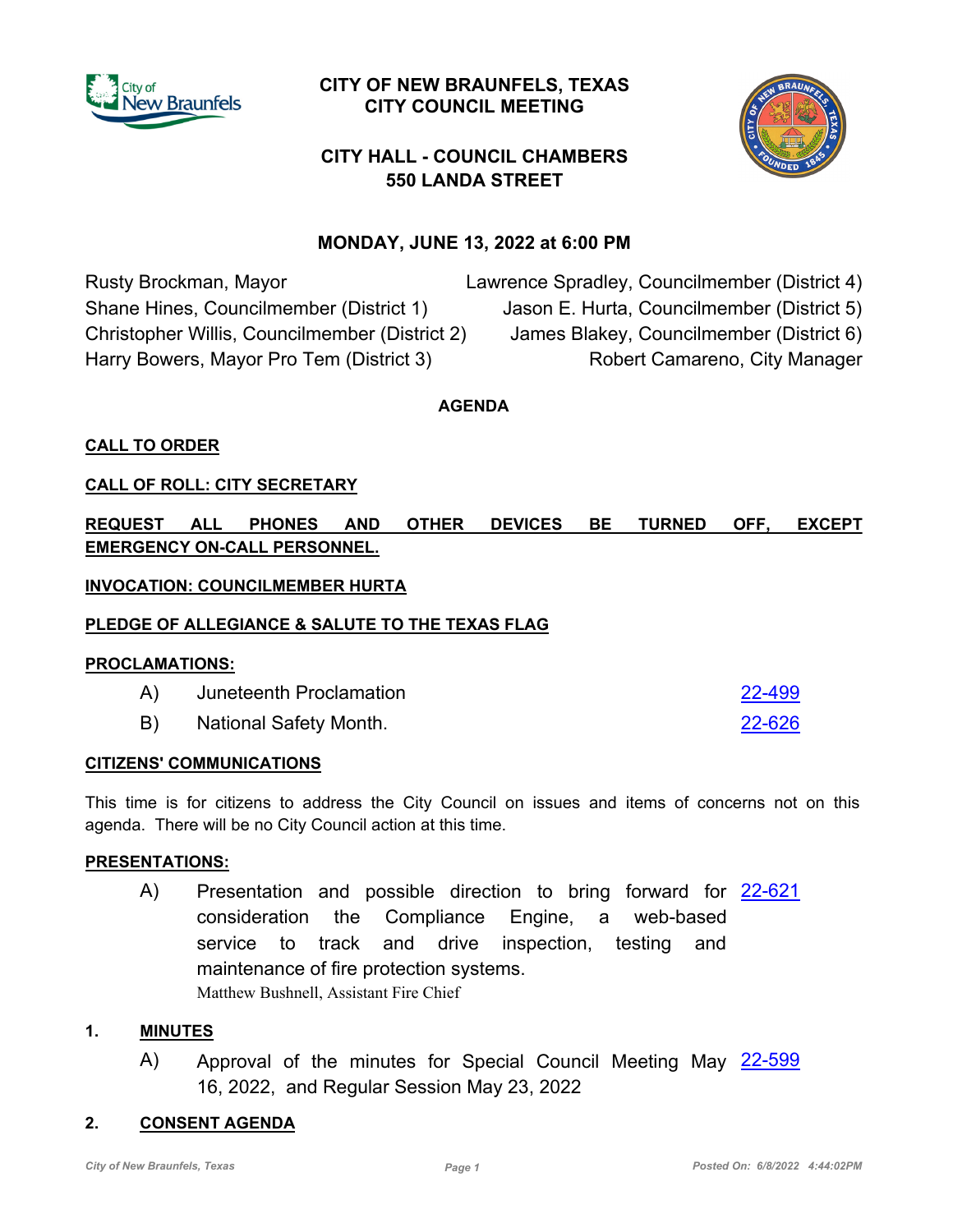*All items listed below are considered to be routine and non-controversial by the City Council and will be approved by one motion. There will be no separate discussion of these items unless a Councilmember or citizen so requests, in which case the item will be removed from the consent agenda and considered as part of the normal order of business. Citizens must be present to pull an item.*

#### *Resolutions & Action Items*

- A) Approval of a Memorandum of Understanding with Union [22-630](http://newbraunfels.legistar.com/gateway.aspx?m=l&id=/matter.aspx?key=10644) Pacific Railroad Company regarding a proposed land sale of Union Pacific Railroad Company's downtown property and Union Pacific Railroad Company's office relocation to Corbyn Yard. Jeff Jewell, Director, Economic and Community Development
- B) Approval of a reimbursement agreement with Union [22-633](http://newbraunfels.legistar.com/gateway.aspx?m=l&id=/matter.aspx?key=10647) Pacific Railroad Company for legal costs and expenses associated with the proposed Union Pacific office relocation to Corbyn Yard located in Comal County. Jeff Jewell, Director, Economic and Community Development
- C) Approval of a reimbursement agreement with Union [22-634](http://newbraunfels.legistar.com/gateway.aspx?m=l&id=/matter.aspx?key=10648) Pacific Railroad Company for preliminary engineering services related to the proposed Union Pacific office relocation to Corbyn Yard located in Comal County. Jeff Jewell, Director, Economic and Community Development
- D) Approval of District 2 Councilmember's appointment of [22-600](http://newbraunfels.legistar.com/gateway.aspx?m=l&id=/matter.aspx?key=10613) Charles Allan Wentt to the Transportation & Traffic Advisory Board for a term ending May 31, 2025. Gayle Wilkinson, City Secretary
- E) Approval of a Professional Services Agreement with The [22-592](http://newbraunfels.legistar.com/gateway.aspx?m=l&id=/matter.aspx?key=10605) Goodman Corporation for full design services of the Common Street Pedestrian Improvement Project and authorization for the City Manager to execute contract modifications in accordance with the purchasing policy and the appropriate budget amendment.

Garry Ford, Transportation and Capital Improvements Director

- F) Approval of a resolution setting a public hearing to  $22-517$ amend the water and wastewater impact fees. Dawn Schriewer, Chief Financial Officer, NBU
- G) Approval of Memorandum of Understanding between the [22-567](http://newbraunfels.legistar.com/gateway.aspx?m=l&id=/matter.aspx?key=10580)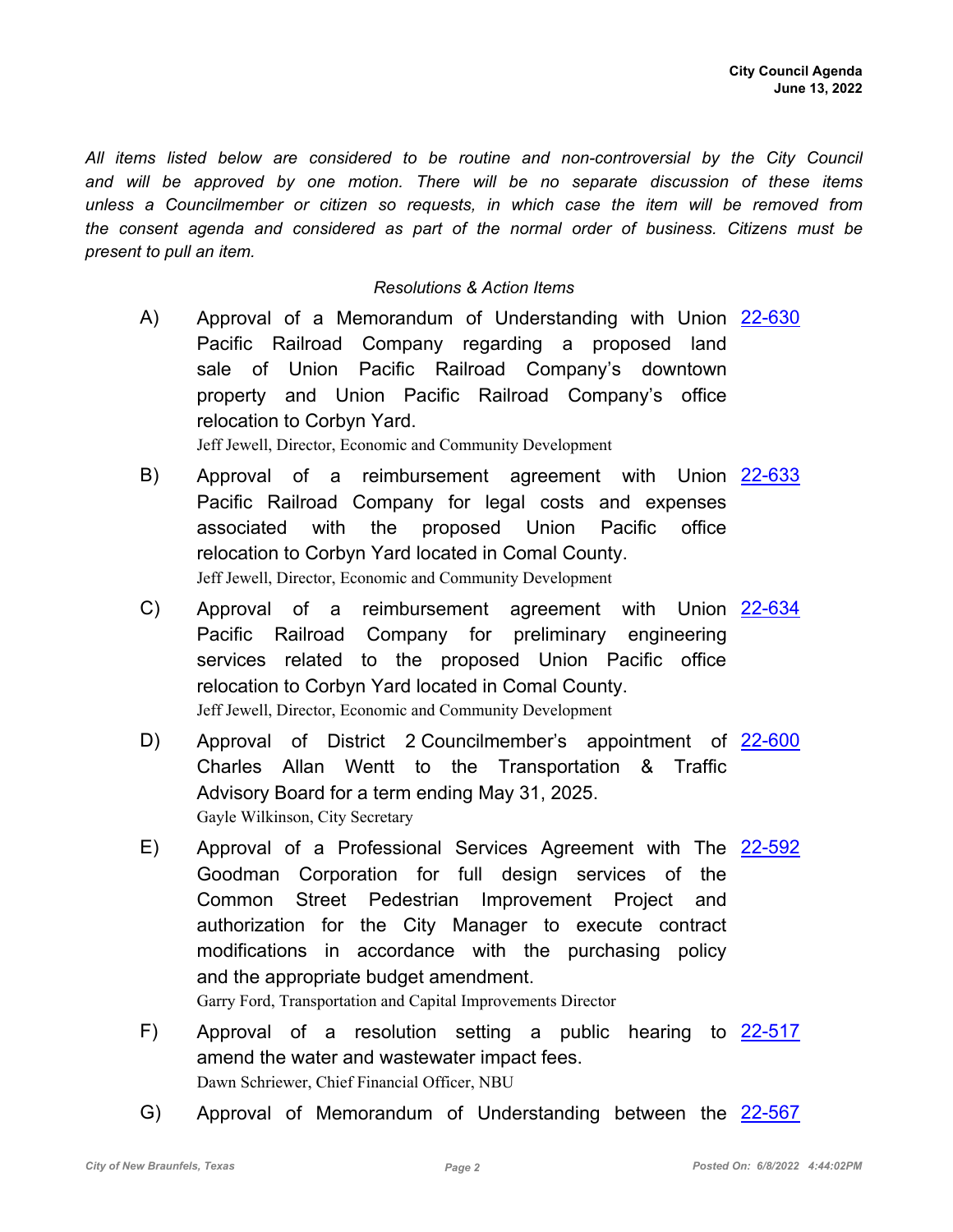City and New Braunfels Utilities (NBU) for the for the payment of funds to NBU for a temporary, part-time Watershed Educator position at the Headwaters at the Comal and approval of an amendment to an existing Memorandum of Understanding between the City and New Braunfels Utilities (NBU) for the for the payment of funds to NBU for a temporary, part-time Watershed Educator position at the Headwaters at the Comal. Mark Enders, Watershed Program Manager

H) Approval of an amendment to the Interlocal Agreement [22-617](http://newbraunfels.legistar.com/gateway.aspx?m=l&id=/matter.aspx?key=10630) between City of New Braunfels, City of San Marcos and Texas State University to support the annual stormwater conference and stormwater pollution prevention public education programming.

Mark Enders, Watershed Program Manager

I) Approval of a Professional Services Agreement with [22-629](http://newbraunfels.legistar.com/gateway.aspx?m=l&id=/matter.aspx?key=10643) Pape-Dawson Engineers, Inc. for design services for improvements at the intersection of FM 1044 and County Line Road.

Garry Ford, Transportation and Capital Improvements Director

J) Approval of a Professional Services Agreement with [22-636](http://newbraunfels.legistar.com/gateway.aspx?m=l&id=/matter.aspx?key=10650) Alliance Transportation Group for design services for improvements at the intersection of FM 1044 and Schmidt Avenue.

Garry Ford, Transportation and Capital Improvements Director

- K) Approval of a contract with D. Wilson Construction <u>[22-544](http://newbraunfels.legistar.com/gateway.aspx?m=l&id=/matter.aspx?key=10557)</u> Company for construction of Fire Station 7, a task order with Raba Kistner for materials testing services, a contract modification with Hill International, and authorization for the City Manager to execute any change orders up to the contingency amounts. Garry Ford, Transportation and Capital Improvements Director
- L) Approval of an amendment to a professional services [22-588](http://newbraunfels.legistar.com/gateway.aspx?m=l&id=/matter.aspx?key=10601) agreement with the Law Offices of Ryan Henry, for representation in the River Ranch RV Resort Park litigation, and authorizing the city manager to execute the same.

Valeria Acevedo, City Attorney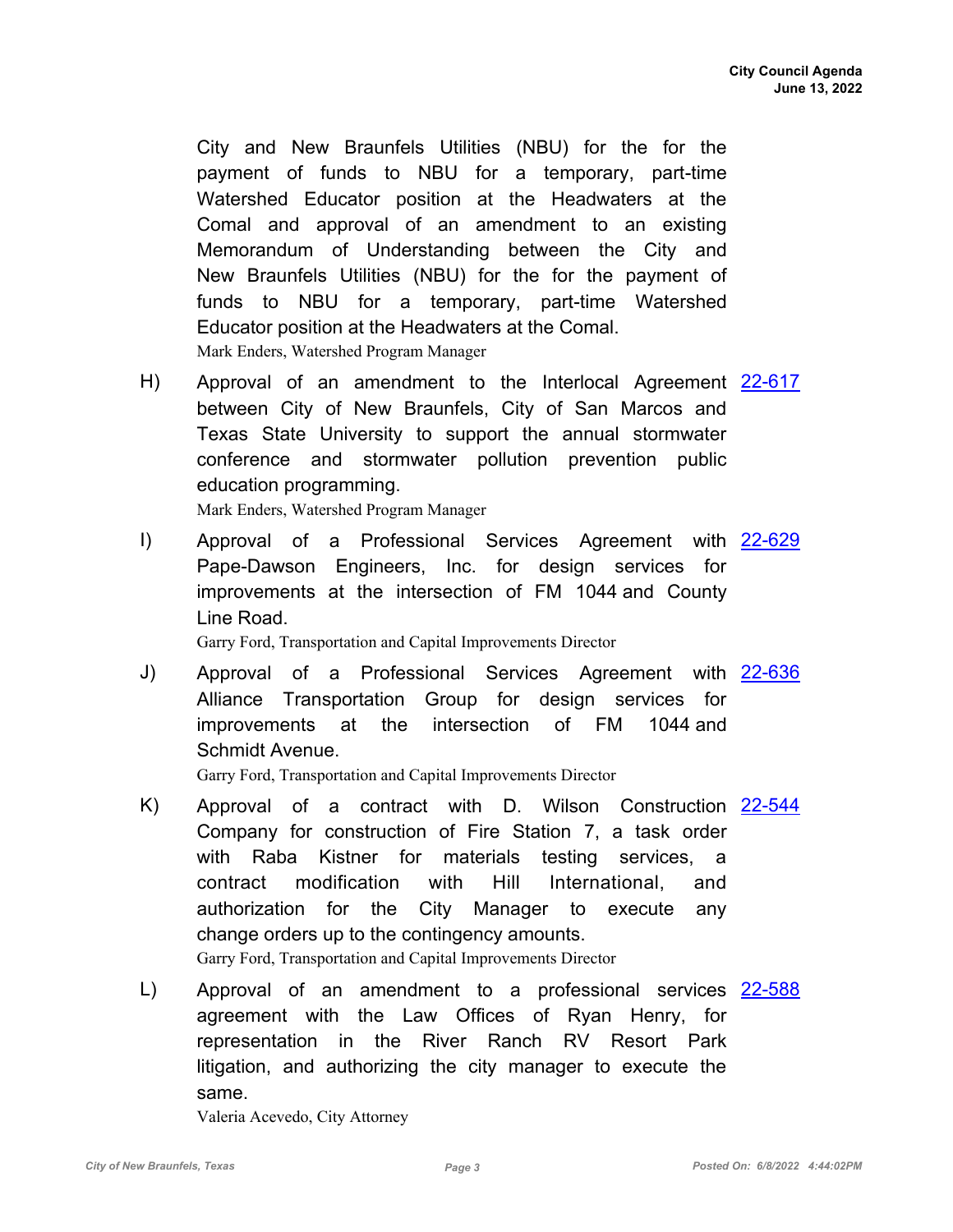M) Approval of preliminary design contracts for Downtown [22-638](http://newbraunfels.legistar.com/gateway.aspx?m=l&id=/matter.aspx?key=10652) Right-of-way Enhancements, Orion Drive, and Northwest Community Park projects under consideration for the proposed 2023 Bond.

Garry Ford, Transportation and Capital Improvements Director

#### *Ordinances*

*(In accordance with Section 3.10 of the City Charter, a descriptive caption of each ordinance shall be read on two separate days.)*

N) Approval of the second and final reading of an ordinance [22-590](http://newbraunfels.legistar.com/gateway.aspx?m=l&id=/matter.aspx?key=10603) regarding a proposed rezoning from "R-2" Single and Two-Family District to "R-3L" Multifamily Low-Density District with a Special Use Permit to allow a one-family dwelling on approximately 1.7 acres, addressed at 586 Granada Drive.

Christopher J. Looney, AICP, Planning & Development Services Director

O) Approval of the second and final reading of an ordinance [22-595](http://newbraunfels.legistar.com/gateway.aspx?m=l&id=/matter.aspx?key=10608) regarding a proposed rezoning from "M-2" Heavy Industrial District to "C-O" Commercial Office District with a Special Use Permit to allow short term rental of a residential structure on 0.22 acres out of the A.M. Esnaurizar Survey No. 1, Abstract No. 1, Milltown Lots, Comal County, addressed at 569 Wright Avenue. Jean Drew, AICP, CNU-A, Planning and Development Services Assistant Director

#### **3. INDIVIDUAL ITEMS FOR CONSIDERATION**

- Discuss and consider approval of an authorizing the issuance of "City of New Braunfels, Texas, utility system revenue refunding bonds, series 2022, pledging the net revenues of the City's waterworks, sanitary sewer and electric light and power systems to the payment of the principal of and interest on said bonds; enacting provisions incident and related to the issuance, payment, security, sale and delivery of said bonds; establishing procedures for the sale and delivery of said bonds; delegating matters relating to the sale and issuance of said bonds to authorized city and systems officials and providing an effective date. A) Discuss and consider approval of an ordinance [22-518](http://newbraunfels.legistar.com/gateway.aspx?m=l&id=/matter.aspx?key=10531) Dawn Schriewer, NBU Chief Financial Officer
- B) Discuss and consider a resolution consenting to the [22-594](http://newbraunfels.legistar.com/gateway.aspx?m=l&id=/matter.aspx?key=10607)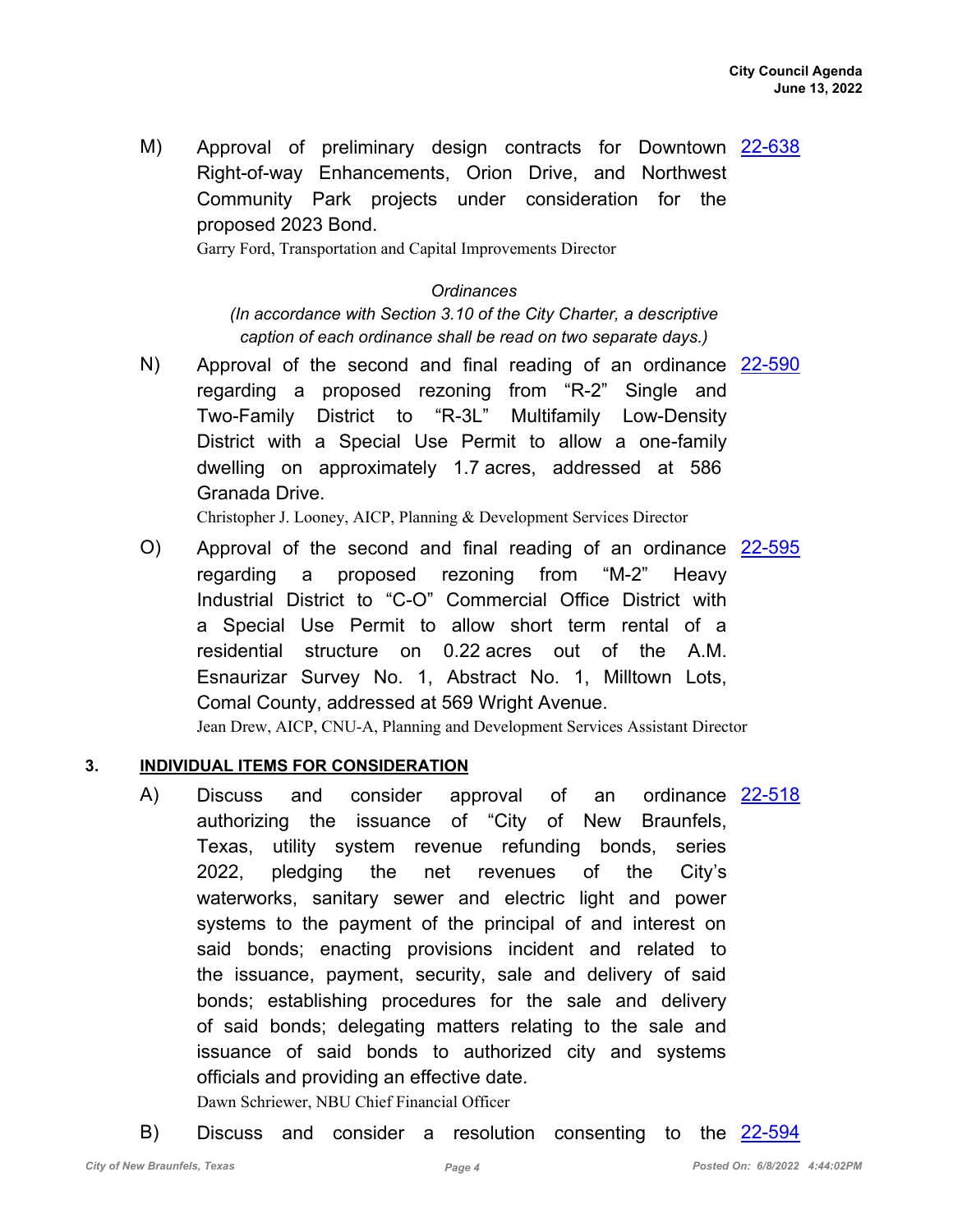issuance of unlimited tax road bonds by Comal County Water Improvement District No. 1A, a Water Improvement District located within the extraterritorial jurisdiction of the City of New Braunfels.

Jeff Jewell, Director, Economic and Community Development

C) Discuss and consider a resolution to consent to the [22-564](http://newbraunfels.legistar.com/gateway.aspx?m=l&id=/matter.aspx?key=10577) creation of Guadalupe County Municipal Utility District (MUD) No. 5 within the City's Extraterritorial Jurisdiction (ETJ) in Guadalupe County, consisting of approximately 299.78 acres located on the north side of FM 725, west of The Bandit Golf Course in the Long Creek Subdivision, and south of the intersection of Altwein Lane and FM 725, and consider authorizing the City Manager to approve a development agreement between the City of New Braunfels and Highlander NB One, LLC related to the City's consent to the creation of Guadalupe County MUD No. 5.

Jean Drew, AICP, CNU-A, Planning and Development Services Assistant Director

D) Discuss and consider a resolution to consent to the [22-609](http://newbraunfels.legistar.com/gateway.aspx?m=l&id=/matter.aspx?key=10622) creation of the Flying W Municipal Utility District (MUD) within the City's Extraterritorial Jurisdiction (ETJ) in Comal County, consisting of approximately 362 acres situated on the west side of FM 1102, north of Havenwood at Hunters Crossing Subdivision, Units 1 and 2 and south of Unit 3, across from the intersection of Watson Lane West, and consider authorizing the City Manager to approve a development agreement between the City of New Braunfels and Aguilas Robles, LLC and MJD Endeavors, LLC related to the City's consent to the creation of the Flying W MUD.

Christopher J. Looney, AICP, Planning and Development Services Director

#### **4. EXECUTIVE SESSIONS**

In accordance with the Open Meetings Act, Texas Government Code, Ch. 551, the City Council may convene in a closed session to discuss any of the items listed below. Any final action or vote on any executive session item will be taken in open session.

A) Deliberate the purchase, exchange, lease or value of [22-610](http://newbraunfels.legistar.com/gateway.aspx?m=l&id=/matter.aspx?key=10623) real estate in accordance with Section 551.072 of the Texas Government Code, specifically